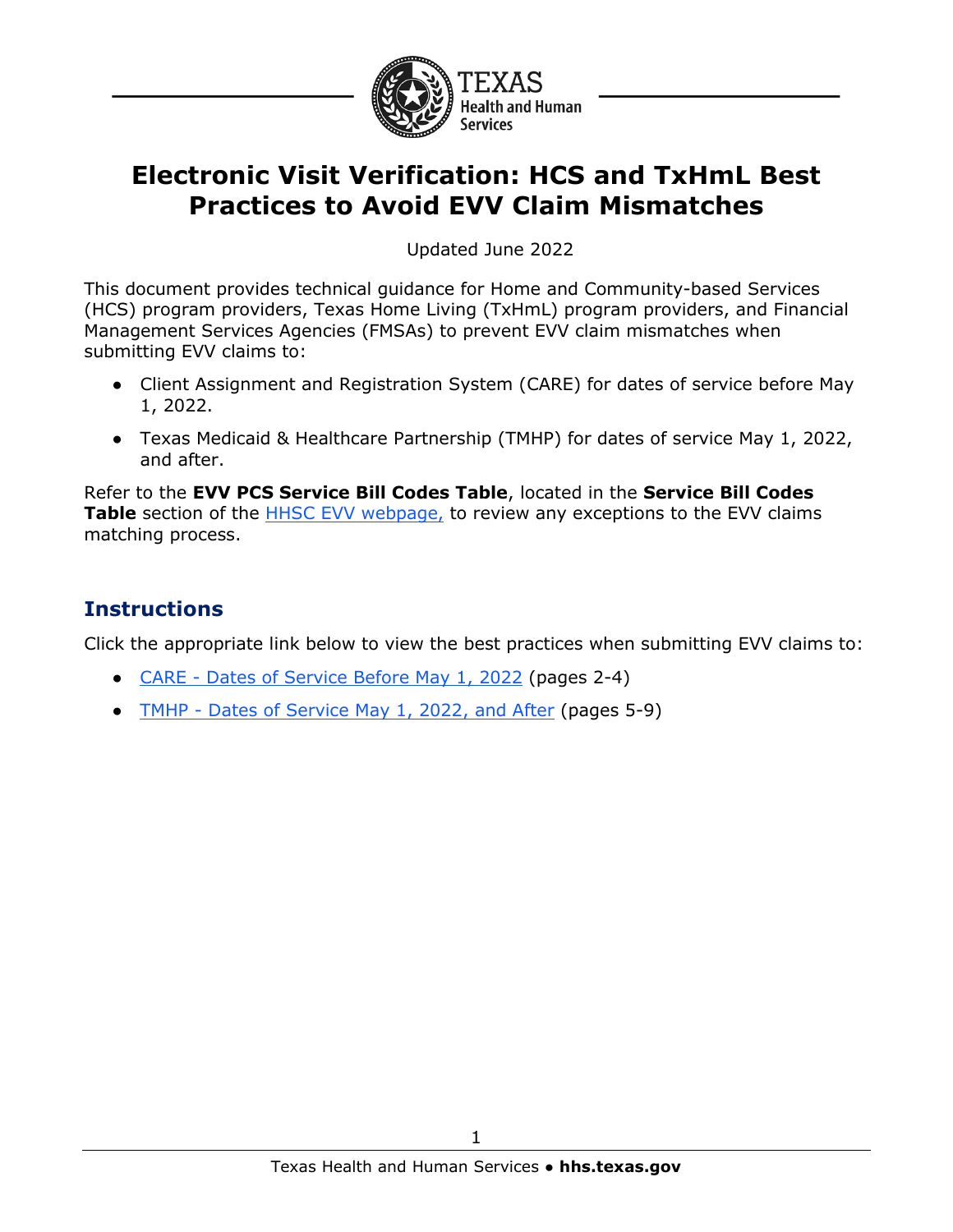# <span id="page-1-0"></span> **Best Practices When Submitting EVV Claims to CARE - Dates of Service Before May 1, 2022**

## **Before Submitting the EVV Claim to CARE**

- **1. Check the EVV Portal to ensure the EVV visit transaction was accepted by the EVV Aggregator before submitting the EVV claim.** 
	- [Tab Job Aid](https://tmhp.exceedlms.com/student/collection/521629/path/507964) for instructions. If the EVV visit transaction was rejected, make ● Use the "Accepted Visit Search" tab in the EVV Portal to ensure the EVV visit transaction was accepted. Refer to the [Using the EVV Portal: Accepted Visit Search](https://tmhp.exceedlms.com/student/collection/521629/path/507964)  corrections to the EVV visit transaction in the EVV system (visit maintenance).
		- ▶ Refer to the [EVV Visit Transaction Rejection Guide](https://www.tmhp.com/sites/default/files/file-library/evv/EVV-visit-transaction-rejection-guide.pdf) for help with correcting EVV visit transaction rejections. When visit maintenance is complete, follow the appropriate process for your EVV system to ensure the EVV visit transaction is reexported, and check the EVV Portal the next day to see if it was accepted.
	- "Accepted Visit Search" or "Visit History Search," check the EVV system to make ● If the visit transaction does not appear in the EVV Portal when you perform an sure the EVV visit transaction was successfully exported to the EVV Aggregator.
		- $\triangleright$  For instructions on how to view accepted and rejected visit transactions in the EVV system, contact your EVV vendor or Proprietary System Operator (PSO).

#### **2. Refer to the EVV Service Bill Codes Table in the Service Bill Codes Table section of the [HHSC EVV webpage](https://www.hhs.texas.gov/providers/long-term-care-providers/long-term-care-provider-resources/electronic-visit-verification) for current billing codes and details for EVV-relevant services before submitting the EVV claim.**

 ● Refer to the **CARE LTC FFS** tab (Excel) and ensure the appropriate Claims Procedures Codes and Claims Modifier combinations are used to prevent visit transaction rejections and EVV claim match denials.

### **3. Ensure the data elements on the accepted EVV visit transaction match the data elements on the EVV claim before submitting the EVV claim.**

Use the "Accepted Visit Search" tab in the EVV Portal and ensure the:

- **Medicaid ID** on the visit transaction matches the **Medicaid ID** on the EVV claim.
- **EVV Visit Date** on the visit transaction matches the **Date of Service** on the EVV claim.
- **National Provider Identifier (NPI)** or **Atypical Provider Identifier (API)** on the visit transaction matches the **NPI** or **API** on the EVV claim.
- **Claims Procedure Code** on the visit transaction matches the **Claims Procedure Code** on the EVV claim.
- **Claims Modifier (if applicable)** on the visit transaction matches the **Claims Modifier (if applicable)** on the EVV claim.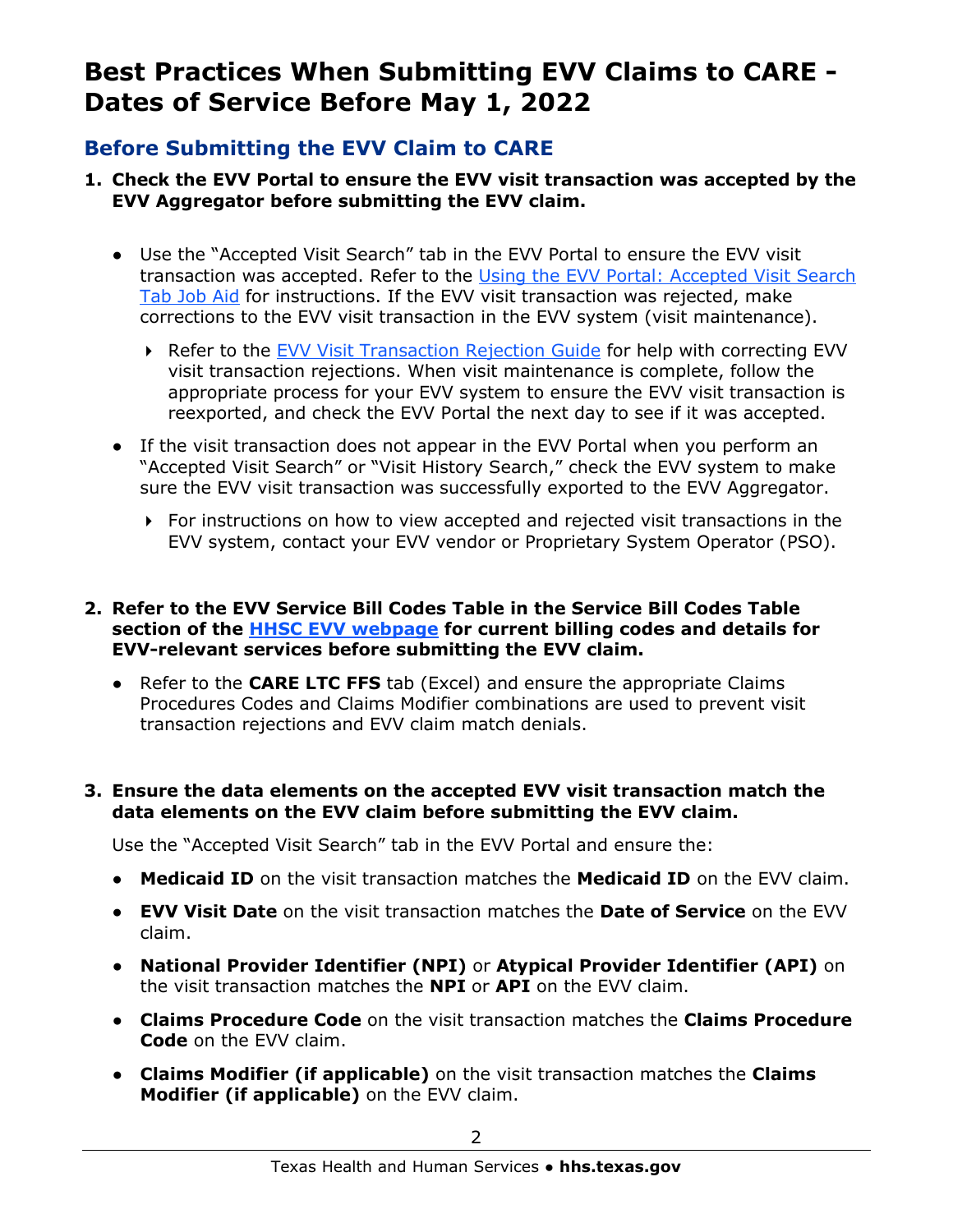## **After Submitting the EVV Claim to CARE**

### **4. Check the match results of the EVV claim matching process in the EVV Portal.**

Use the "EVV Claim Search" tab in the EVV Portal to view EVV claim matching results. An **EVV claim match result code** will tell you if the EVV claim was successfully matched to an EVV visit transaction (EVV01) or if there was an EVV mismatch (EVV02- EVV06).

A successful EVV01 match does not guarantee the EVV claim will be paid; final claims processing is performed by the claims management system. The following EVV mismatch codes will cause EVV claim denials:

| <b>Mismatch Code</b>                          | <b>What It Means</b>                                                                                                                                                                                                                  |
|-----------------------------------------------|---------------------------------------------------------------------------------------------------------------------------------------------------------------------------------------------------------------------------------------|
| <b>EVVO2 - Medicaid ID Mismatch</b>           | The Medicaid ID on the EVV visit transaction<br>didn't match the Medicaid ID on the EVV claim.                                                                                                                                        |
| <b>EVV03 - Visit Date Mismatch</b>            | The EVV Visit Date on the EVV visit transaction<br>didn't match the Date of Service on the EVV<br>claim.                                                                                                                              |
| EVV04 - Provider (NPI/API)<br><b>Mismatch</b> | The National Provider Identifier (NPI) or<br>Atypical Provider Identifier (API) on the EVV<br>visit transaction didn't match the NPI/API on the<br>EVV claim.                                                                         |
| <b>EVV05 - Service Mismatch</b>               | The Claims Procedure Code on the EVV visit<br>transaction didn't match the Claims Procedure<br>Code on the EVV claim and/or the Claims<br>Modifier on the EVV visit transaction didn't<br>match the Claims Modifier on the EVV claim. |
| <b>EVV06 - Units Mismatch</b>                 | The billed units on the EVV visit transaction<br>didn't match the billable units on the EVV claim.                                                                                                                                    |
|                                               | <b>Note:</b> Units are not matched on EVV claims<br>submitted to CARE.                                                                                                                                                                |

 **Note:** The **EVV07 – Match Not Required** and **EVV08 – Natural Disaster** claim match result codes indicate HHSC has implemented a bypass of the EVV claims matching process for a disaster or other temporary circumstance. Payers will not immediately deny an EVV claim with EVV07 or EVV08. The actual match results can be viewed using the Informational Match Result column in the EVV Claim Search results in the EVV Portal to determine whether the claim would have matched without the bypass.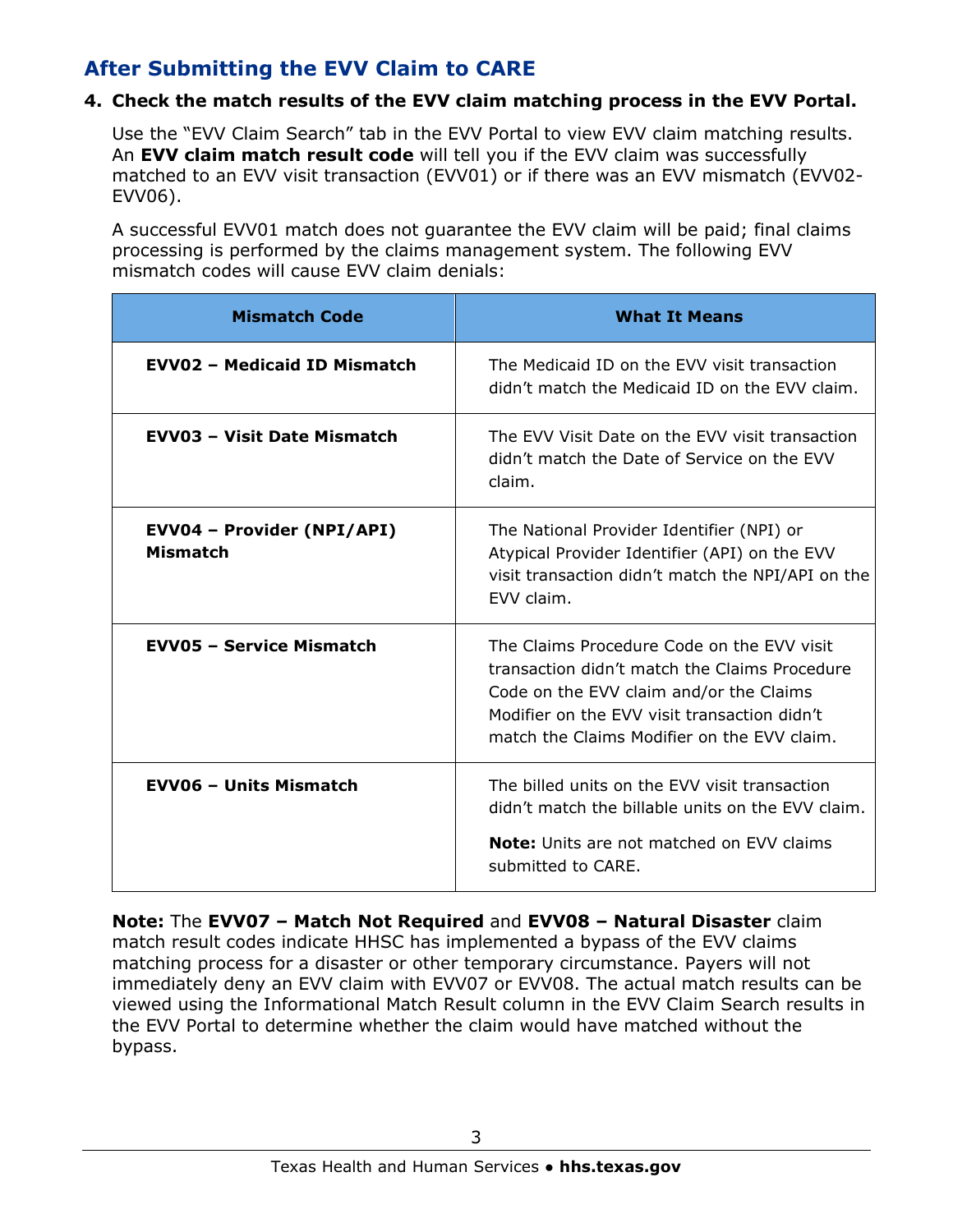### **5. Monitor claim status reports for final claim adjudication.**

- claim was approved or denied (the report is labeled Billing Exception Report, but ● Use the **Billing Exception Report** in the CARE system to determine if the EVV the heading on the report is Denied Claim Report (report number is HC062015).
- If the EVV claim was denied for an EVV mismatch, you must either make a correction to the EVV claim in CARE or make a correction to the EVV visit transaction in the EVV system (visit maintenance). Repeat steps 1 through 5.

# **Questions?**

Refer to the [EVV Contact Information Guide for Program Providers and FMSAs](https://www.hhs.texas.gov/sites/default/files/documents/doing-business-with-hhs/providers/long-term-care/evv/evv-contact-information-guide.pdf) to know who to contact.

### **Additional EVV Claims Training Resources**

- TMHP EVV Computer-Based Training (CBT) on the TMHP Learning Management System - [Module 6: Claims and Billing](https://tmhp.exceedlms.com/student/collection/521629/path/503632)
- [EVV Policy Training for Program Providers and FMSAs CBT on the HHS Learning](https://learningportal.hhs.texas.gov/course/index.php?categoryid=26)  [Portal – Module 6: EVV Claims](https://learningportal.hhs.texas.gov/course/index.php?categoryid=26)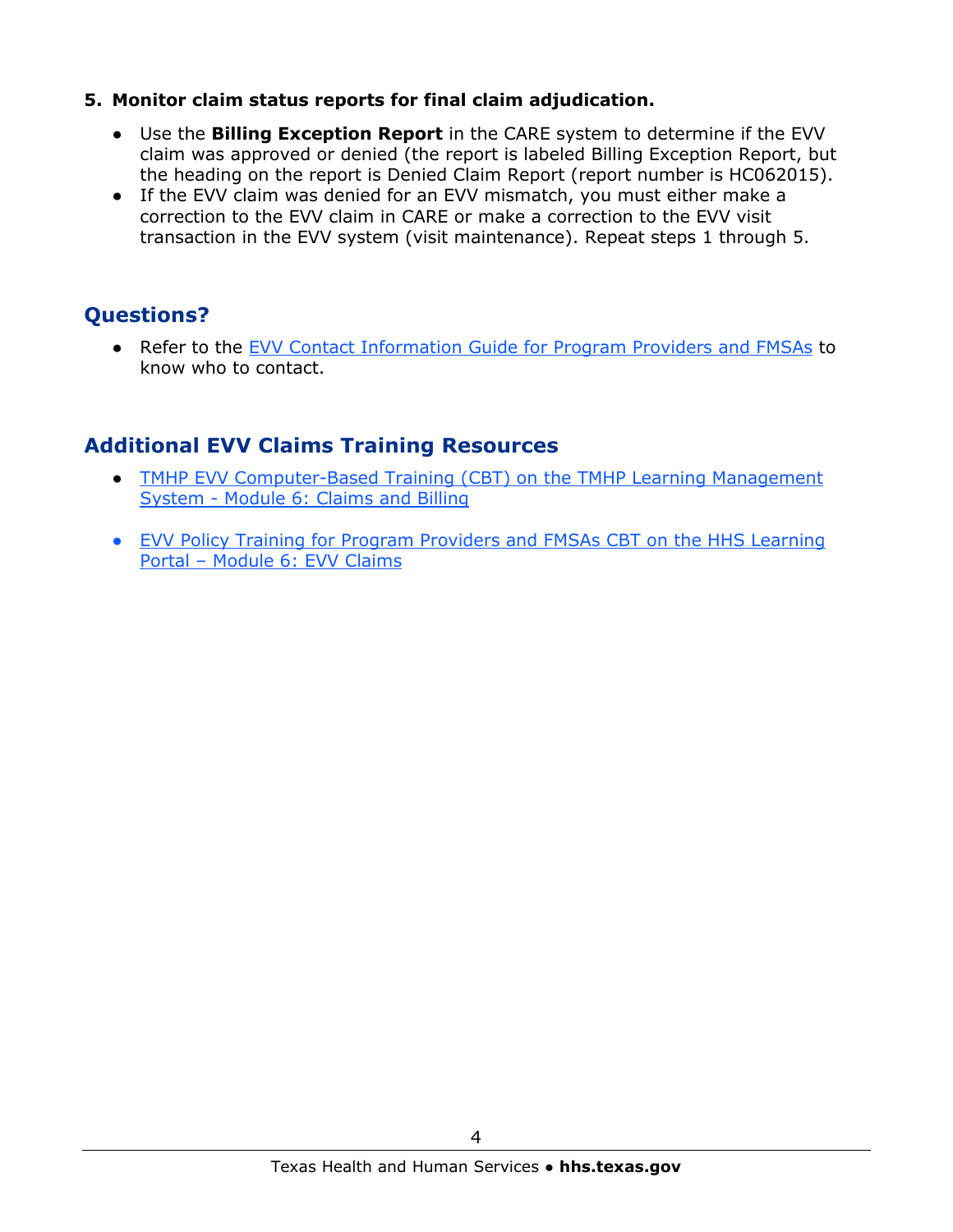# <span id="page-4-0"></span> **Best Practices When Submitting EVV Claims to TMHP - Dates of Service May 1, 2022, and After**

### **Before Submitting the EVV Claim to TMHP**

- **1. Check the EVV Portal to ensure the EVV visit transaction was accepted by the EVV Aggregator before submitting the EVV claim.** 
	- [Tab Job Aid](https://tmhp.exceedlms.com/student/collection/521629/path/507964) for instructions. If the EVV visit transaction was rejected, make ● Use the "Accepted Visit Search" tab in the EVV Portal to ensure the EVV visit transaction was accepted. Refer to the [Using the EVV Portal: Accepted Visit Search](https://tmhp.exceedlms.com/student/collection/521629/path/507964)  corrections to the EVV visit transaction in the EVV system (visit maintenance).
		- Refer to the [EVV Visit Transaction Rejection Guide](https://www.tmhp.com/sites/default/files/file-library/evv/EVV-visit-transaction-rejection-guide.pdf) for help with correcting EVV visit transaction rejections. When visit maintenance is complete, follow the appropriate process for your EVV system to ensure the EVV visit transaction is reexported, and check the EVV Portal the next day to see if it was accepted.
	- "Accepted Visit Search" or "Visit History Search," check the EVV system to make • If the visit transaction does not appear in the EVV Portal when you perform an sure the EVV visit transaction was successfully exported to the EVV Aggregator.
		- For instructions on how to view accepted and rejected visit transactions in the EVV system, contact your EVV vendor or Proprietary System Operator (PSO).
	- **Reminder:** Do not submit an EVV claim to TMHP before service delivery occurs or on the same day of service delivery.

### **2. Ensure the data in the Line Item Control Number (LICN) field on the EVV claim is correct before submitting the EVV claim.**

. ● There must be data in the LICN field on the EVV claim for HCS and TxHmL services. The LICN column in the [HCS and TxHmL Bill Code Crosswalk](https://www.hhs.texas.gov/sites/default/files/documents/cms-bill-code-crosswalk-hcs-txhml.xlsx) explains the required data. Example:

|                | A                              | B                                          |                                             | D                  | E    |                             |
|----------------|--------------------------------|--------------------------------------------|---------------------------------------------|--------------------|------|-----------------------------|
|                |                                | <b>HCS &amp; TxHmL Bill Code Crosswalk</b> |                                             |                    |      |                             |
| $\mathcal{P}$  |                                |                                            |                                             |                    |      |                             |
| 3              | <b>Texas LTC Local Codes</b>   |                                            |                                             |                    |      |                             |
|                | <b>SERVICE</b><br><b>GROUP</b> | <b>BILL</b><br><b>CODE</b>                 | <b>Description</b>                          | <b>ServiceCode</b> | LICN | <b>LEVEL</b><br><b>TYPE</b> |
| $\overline{4}$ | ÷                              | $\checkmark$                               |                                             | $\checkmark$       |      |                             |
| 5              | 21                             | M0131                                      | OCCUPATIONAL THERAPY - LC 1                 |                    |      | HC <sub>HC</sub>            |
| 6              | 21                             | M0131                                      | OCCUPATIONAL THERAPY - LC 1 -<br>Telehealth | 7                  |      |                             |
|                | 21                             | M0132                                      | OCCUPATIONAL THERAPY - LC 8                 |                    |      | HC<br>HC                    |
| 8              | 21                             | M0132                                      | OCCUPATIONAL THERAPY - LC 8 -<br>Telehealth | 7                  |      |                             |
| $\mathbf{Q}$   | 21.                            | M0135                                      | PHYSICAL THERAPY - LC 1                     |                    |      | <b>HC</b>                   |

● Scroll to the end of the crosswalk to view the LICN Key for the LICN column. Refer to the LICN Key to help you enter correct data in the LICN field. Example:

| Type           | Position 1 - 4                                                                                                                           | Position 5 - 20                                                                                                                                                                                                                                                                                   | Position 21 - 30                         |
|----------------|------------------------------------------------------------------------------------------------------------------------------------------|---------------------------------------------------------------------------------------------------------------------------------------------------------------------------------------------------------------------------------------------------------------------------------------------------|------------------------------------------|
|                | Sequence Number (In Military<br>Time format)<br>- Positions 1-2 will range from 00-<br>23.<br>- Positions 3-4 will range from 00-<br>59. | Staff ID (LastName, FirstName)<br>- Nurse accumulation that is billed on the<br>last day of the calendar month can utilize<br>dummy codes: ACCUM.NUR; ACCUM.NUL;<br>ACCUM.NURS: ACCUM.NULS<br>- Transportation accumulated in a single<br>calendar day can utilize dummy code:<br><b>ACCUM.TR</b> | Provider internal claim ID<br>(Optional) |
| $\overline{z}$ | Sequence Number (In Military<br>Time format)                                                                                             | FVV Attendant ID on the FVV visit                                                                                                                                                                                                                                                                 | Provider internal claim ID<br>(Optional) |
| 3              | Sequence Number (In Military<br>Time format)                                                                                             | Spaces or EVV Attendant ID<br>- Spaces means EVV visit units may be<br>submitted rolled up by the NPI per existing<br>functionality                                                                                                                                                               | Provider internal claim ID<br>(Optional) |
| 4              | Sequence Number (In Military<br>Time format)                                                                                             | <b>Spaces</b>                                                                                                                                                                                                                                                                                     | Provider internal claim ID<br>(Optional) |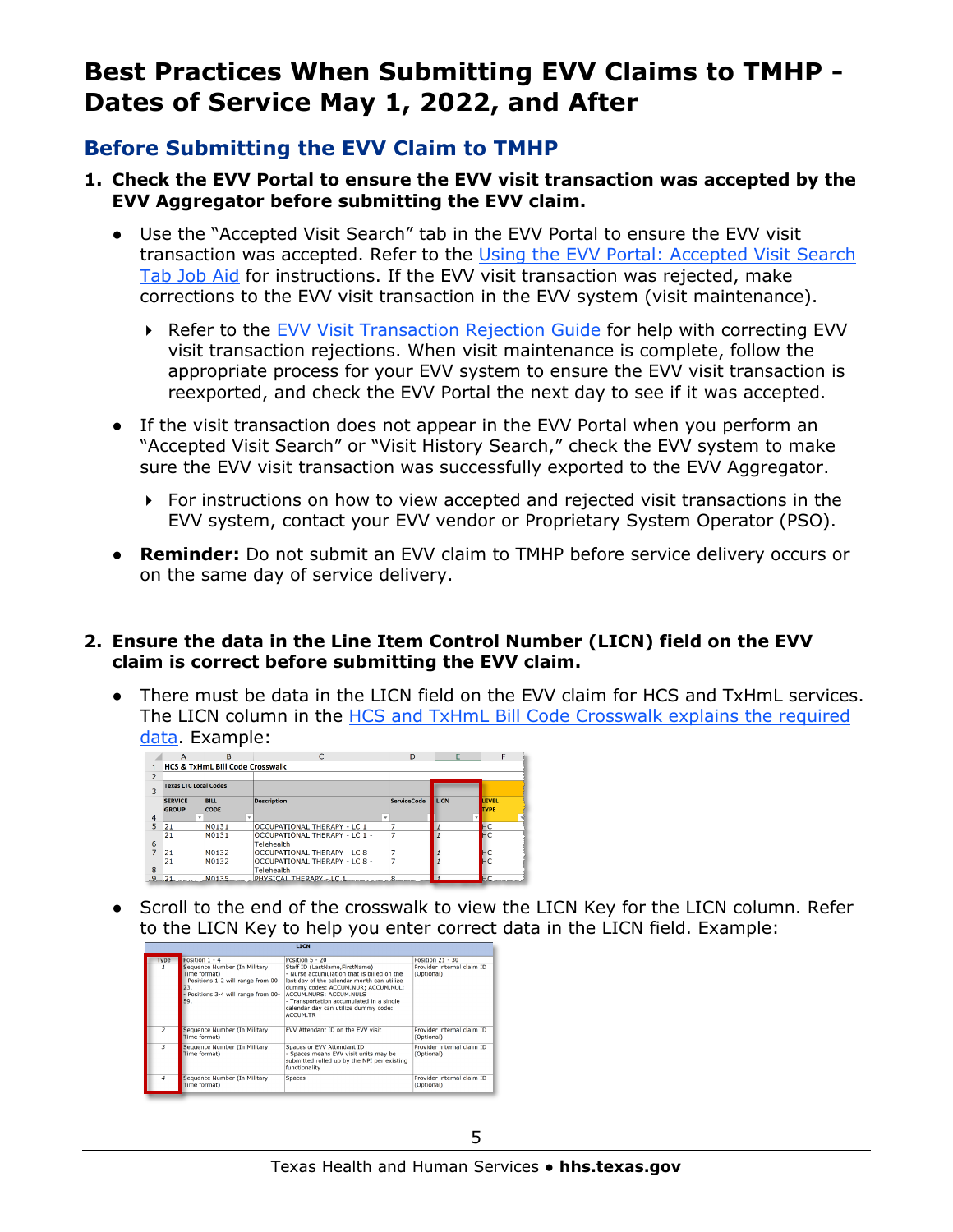- Characters 1-4 (Required for all claims): Ensure characters 1-4 of the LICN field on the EVV claim are completed.
	- Positions 1-2 must be 00-23.
	- Positions 3-4 must be 00-59.
- Characters 5-20: For the services that require it, you must input the Texas EVV Attendant ID. The Texas EVV Attendant ID is located on the visit in the EVV system. It is also located in the EVV Attendant ID column in the Accepted Visit Search Results in the EVV Portal:

| Accepted Visit Search Results |                        |                   |            |                            |           |           |            |       |              |    |          |                                                                                                                                       |
|-------------------------------|------------------------|-------------------|------------|----------------------------|-----------|-----------|------------|-------|--------------|----|----------|---------------------------------------------------------------------------------------------------------------------------------------|
| <b>Visit ID</b>               | <b>EVV System Name</b> | <b>Payer Name</b> | NPL/API    | <b>Provider Legal Name</b> |           |           |            |       |              |    |          | Medicaid ID   Member Last Name   Visit Date   Billable Units   HCPCS Code   Modifier(s)   EVV Attendant ID   Aggregator Received Date |
| 12345678901234                | System Name            | Paver Name        | 1234567890 | Provider Name              | 512345678 | Last Name | 03/31/2021 | 16.00 | 55125        | U5 | 1234Name | 04/01/2021 06:25 AM A                                                                                                                 |
| 12345678901234                | System Name            | Payer Name        | 1234567890 | Provider Name              | 512345678 | Last Name | 03/30/2021 | 16.00 | 55125        | U5 | 1234Name | 03/31/2021 06:25 AM                                                                                                                   |
| 12345678901234                | System Name            | Payer Name        | 1234567890 | Provider Name              | 512345678 | Last Name | 03/29/2021 | 16.00 | 55125        | U5 | 1234Name | 03/30/2021 06:23 AM                                                                                                                   |
| 12345678901234                | System Name            | Payer Name        | 1234567890 | Provider Name              | 512345678 | Last Name | 03/28/2021 | 12.00 | 55125        | U5 | 1234Name | 03/29/2021 06:22 AM)                                                                                                                  |
| 12345678901234                | System Name            | Payer Name        | 1234567890 | Provider Name              | 512345678 | Last Name | 03/27/2021 | 12.00 | <b>S5125</b> | U5 | 1234Name | 03/28/2021 06:22 AM                                                                                                                   |

- Entering the appropriate data into the LICN field allows you to bill separate claim line items for each service provider that provided service to the same client on the same day.
- If the characters in the LICN field on the EVV claim don't match the Texas EVV Attendant ID on the visit, the EVV claim will be denied.
- Using the Texas EVV Attendant ID satisfies the HCS/TxHmL requirement to bill certain services with a Staff ID.

### ◊ **LICN field example**: **08301234LASTNAME**

- The Texas EVV Attendant ID is not required for all services.
- When the Texas EVV Attendant ID is not required on a claim, leave characters 5-20 of the LICN field blank.
	- ◊ **LICN field example**: **0830**
- Refer to the [TMHP EVV CBT Module 6: Claims and Billing](https://tmhp.exceedlms.com/student/collection/521629/path/503632) for additional details.

#### **3. Refer to the EVV Service Bill Codes Table in the Service Bill Codes Table section of the [HHSC EVV webpage](https://www.hhs.texas.gov/providers/long-term-care-providers/long-term-care-provider-resources/electronic-visit-verification) for current billing codes and details for EVV-relevant services before submitting the EVV claim.**

- Refer to the **CMS LTC FFS** tab (Excel) and ensure the appropriate Healthcare Common Procedure Coding System (HCPCS) and modifier combinations are used to help prevent visit transaction rejections and EVV claim match denials.
- Refer to the [HCS and TxHmL Bill Code Crosswalk](https://www.hhs.texas.gov/sites/default/files/documents/cms-bill-code-crosswalk-hcs-txhml.xlsx) when submitting claims to TMHP using Electronic Data Interchange (EDI) and TexMedConnect.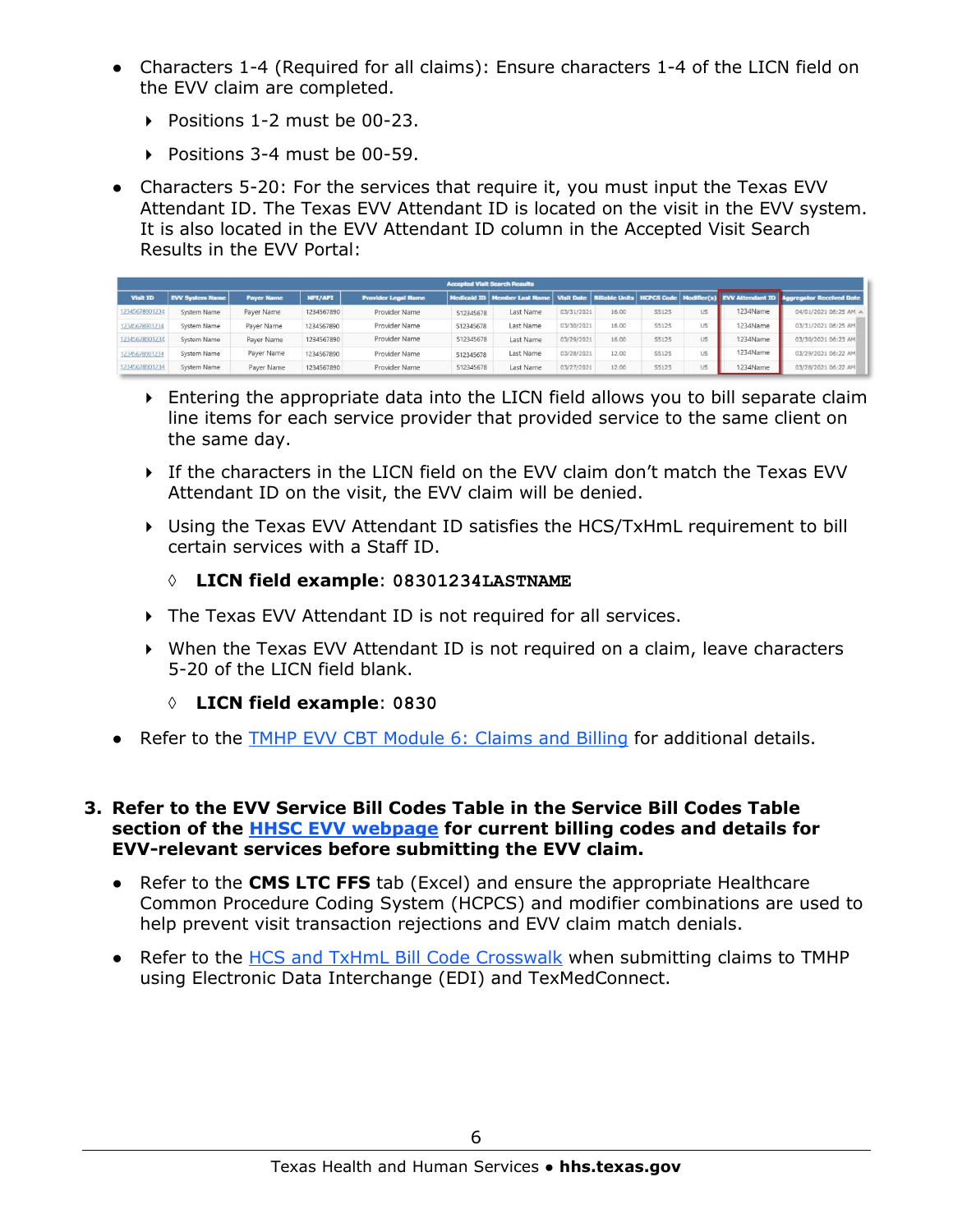#### **4. Ensure the data elements on the accepted EVV visit transaction match the data elements on the EVV claim before submitting the EVV claim.**

Use the "Accepted Visit Search" tab in the EVV Portal and ensure the following data elements match:

- The **Medicaid ID** on the visit transaction and the **Medicaid ID** on the EVV claim
- The **EVV Visit Date** on the visit transaction and the **Date of Service** on the EVV claim
- The **National Provider Identifier (NPI)** or **Atypical Provider Identifier (API)** and **Texas EVV Attendant ID** on the visit transaction and the **NPI** or **API** and \***Texas EVV Attendant ID** (if required) on the EVV claim.
	- ∗ Texas EVV Attendant ID:
		- $\Diamond$  Is the last four digits of the employee's social security number or passport number and last name of the person providing EVV services.
		- $\Diamond$  Refer to characters 5-20 of the LICN field on the EVV claim. When required, if the characters in the LICN field on the EVV claim don't match the Texas EVV Attendant ID on the visit, the EVV claim will be denied.
- The **Healthcare Common Procedure Coding System (HCPCS) code** on the visit transaction and the **HCPCS code** on the EVV claim.
- **HCPCS Modifiers, if applicable** on the visit transaction and **HCPCS Modifiers, if applicable** on the EVV claim.
- **Billed Units, if applicable** on the visit transaction and **Billable Units**, **if applicable** on the EVV claim.

### **After Submitting the EVV Claim to TMHP**

### **5. Check the match results of the EVV claim matching process in the EVV Portal.**

Use the "EVV Claim Search" tab in the EVV Portal to view EVV claim matching results. An EVV claim match result code will tell you if the EVV claim was successfully matched to an EVV visit transaction (EVV01) or if there was an EVV mismatch (EVV02-EVV06).

A successful EVV01 match does not guarantee the EVV claim will be paid; final claims processing is performed by the claims management system. EVV claims with the following mismatch codes will be denied: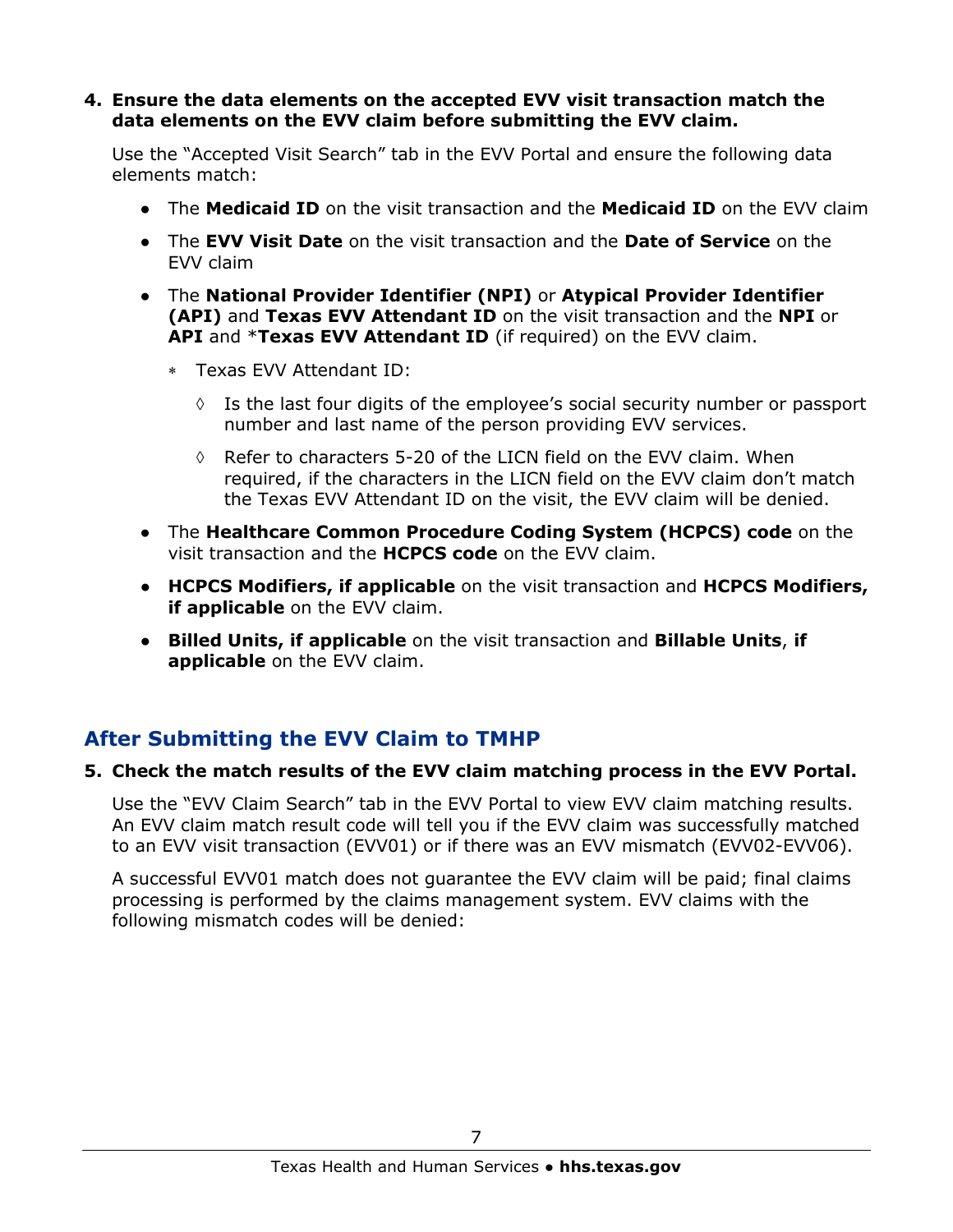| <b>EVV Mismatch Code</b>                                                                                                                                                                                                                                                                                                                       | <b>What It Means</b>                                                                                                                                                                                               |
|------------------------------------------------------------------------------------------------------------------------------------------------------------------------------------------------------------------------------------------------------------------------------------------------------------------------------------------------|--------------------------------------------------------------------------------------------------------------------------------------------------------------------------------------------------------------------|
| <b>EVV02 - Medicaid ID Mismatch</b>                                                                                                                                                                                                                                                                                                            | The Medicaid ID on the EVV visit<br>transaction didn't match the Medicaid ID<br>on the EVV claim.                                                                                                                  |
| <b>EVV03 - Visit Date Mismatch</b>                                                                                                                                                                                                                                                                                                             | The EVV visit date on the EVV visit<br>transaction didn't match the Date of<br>service on the EVV claim.                                                                                                           |
| EVV04 - Provider (NPI/API) or<br><b>Attendant ID Mismatch</b><br><b>Note:</b> In the EVV Portal, the description<br>for EVV04 is Provider Mismatch. But for<br>HCS/TxHmL, EVV04 will also display if the<br>characters entered in positions 5-20 of the<br>LICN field on the EVV claim don't match<br>the Texas EVV Attendant ID on the visit. | The NPI/API on the EVV visit transaction<br>didn't match the NPI/API on the EVV claim<br>or the Texas EVV Attendant ID on the EVV<br>visit transaction didn't match the<br>Attendant ID on the EVV claim.          |
| <b>EVV05 - Service Mismatch</b>                                                                                                                                                                                                                                                                                                                | The HCPCS code on the EVV visit<br>transaction didn't match the HCPCS code<br>on the EVV claim and/or the HCPCS<br>modifiers on the EVV visit transaction<br>didn't match the HCPCS modifiers on the<br>EVV claim. |
| <b>EVV06 - Units Mismatch</b>                                                                                                                                                                                                                                                                                                                  | The billed units on the EVV visit<br>transaction didn't match the billable units<br>on the EVV claim.                                                                                                              |

 EVV claims matching process for a disaster or other temporary circumstance. Payers **Note:** The **EVV07 – Match Not Required** and **EVV08 – Natural Disaster** claim match result codes in the EVV Portal indicate HHSC has implemented a bypass of the will not immediately deny an EVV claim with EVV07 or EVV08. The actual match results can be viewed using the Informational Match Result column in the EVV Claim Search results in the EVV Portal to determine whether the claim would have matched without the bypass.

#### **6. Monitor claim status reports for final claim adjudication and take appropriate action if the EVV claim was denied for an EVV mismatch.**

• Use the Remittance and Status (R&S) Report in the TMHP Claims Management System to determine if the EVV claim was approved or denied.